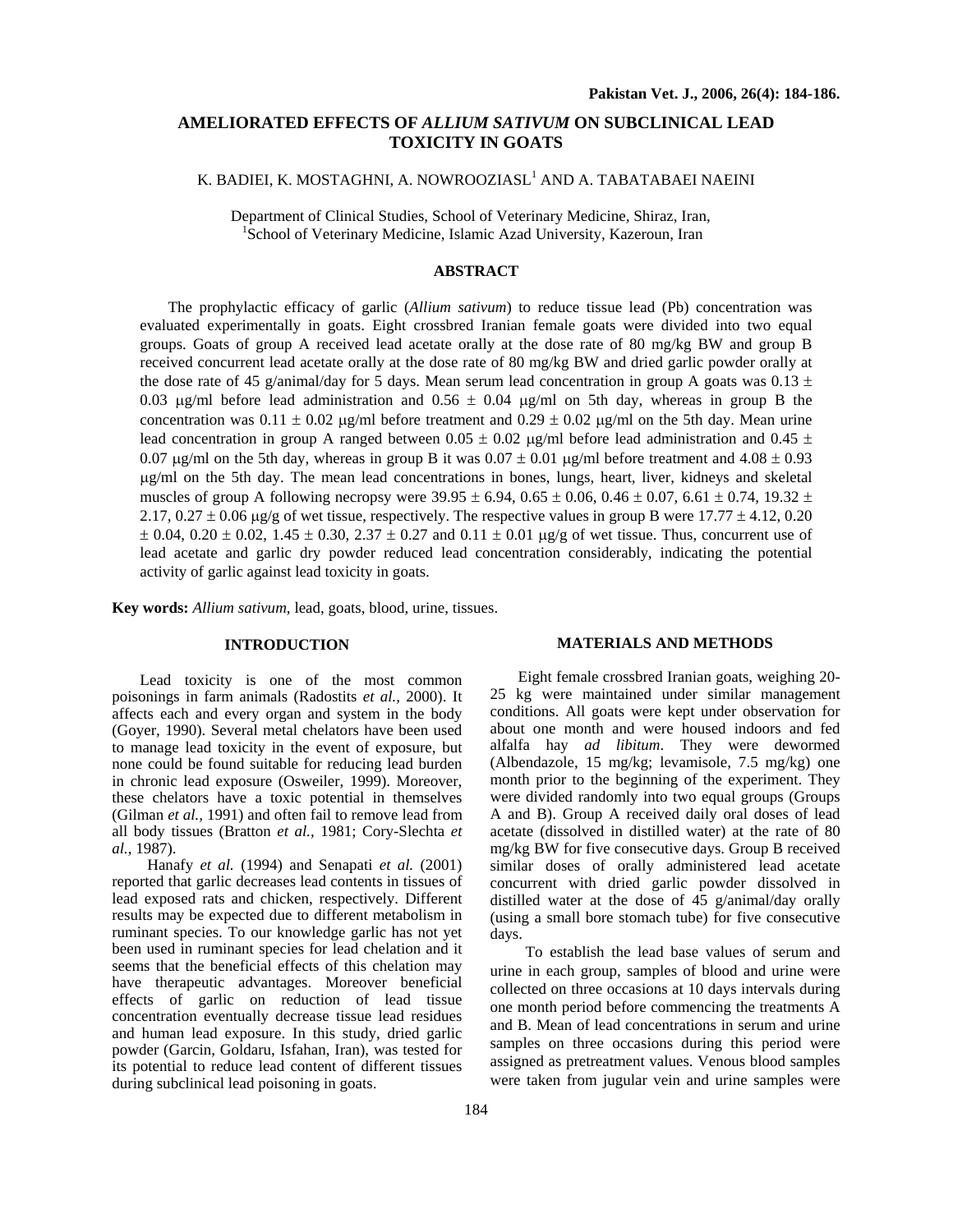collected by urinary tom cat catheter (Kendall Co., Mansfield, MA, USA) and were placed in lead free containers. Blood samples were allowed to clot and serum was separated following centrifugation for 10 minutes at 450g. Serum and urine samples were stored at -20°C until use. During experimental days, all treatments were given early in the morning. Blood and urine samples were collected 6 hours after treatments. Care was taken not to impose undue pain or suffering to animals during the experiments.

All goats were sacrificed and necropsied at the end of experiments. Samples (10 g) of bone (femur), lung, heart, liver, kidneys (cortex) and skeletal muscles were collected separately for measurement of lead concentration, placed in lead free containers and stored at -20°C until analysed. Serum, urine and tissue samples were digested and lead contents were measured using an atomic absorption spectrophotometer (Shimadzu, AA- 670, Kyoto, Japan) (Haneef *et al.,* 1998).

Data were analysed statistically, using analysis of variance for repeated measures for within group and independent T-test for between group comparisons. Level of significance in each test was at P<0.05.

### **RESULTS**

 Serum and urine lead concentrations in goats of groups A and B before and after treatment are presented in Table 1. Results revealed that the concurrent use of garlic dry powder and lead significantly (p<0.05) reduced serum lead concentration and significantly  $(p<0.05)$  increased urine lead concentration in goats.

 Table 2 shows tissue lead accumulation pattern in the experimental goats. Concurrent use of garlic dry powder and lead significantly (P<0.05) reduced tissue lead accumulation.

### **DISCUSSION**

 Garlic administered at the dose of 45 g/animal/day produced no clinical signs and the animals maintained their normal appetite. The mean lead levels were increased significantly in serum, urine, bone, lungs, heart, liver, kidneys and skeletal muscles of goats receiving lead acetate alone. However, the concurrent use of garlic dry powder and lead prevented the accumulation of lead in these compartments. Garlic contains sulfur-containing amino acids like S-allyl cystine, S-allyl mercaptocystein and alliin (Horie *et al.,* 1992). Sulfur containing amino acids like cystein have already been reported for their chemoprophylactic use in lead toxicosis (Quarterman *et al.,* 1980; Latta and Donaldson, 1986; Tandon *et al.,* 1988; Rai and Raizada, 1988). The efficiency of garlic was perhaps due to the presence of these sulfur containing amino acids and compounds having free carboxyl (C=0) and amino  $(NH<sub>2</sub>)$  groups in their structures. These biologically active compounds might have chelated lead and enhanced its excretion from the body, resulting in reduced lead accumulation in tissues. Further, published results also showed that garlic extracts increased the lead concentration in the urine as well as in faeces of rats (Senapati, 1997), lending credence to this hypothesis. Besides chelation, other components of garlic (S-allyl cystein, S-allyl mercaptocystein and some micronutrients) also prevent absorption of lead from the gastro-intestinal tract

Table 1: Serum and urine lead concentrations (mean  $\pm$  SD) in lead exposed (A) and lead exposed + garlic **treated (B) goats (**µ**g/ml)** 

| <b>Groups</b> | <b>Pretreatment</b>        | Days of exposure             |                   |                                                           |                            |                              |  |  |
|---------------|----------------------------|------------------------------|-------------------|-----------------------------------------------------------|----------------------------|------------------------------|--|--|
|               |                            |                              |                   |                                                           |                            |                              |  |  |
| Serum         |                            |                              |                   |                                                           |                            |                              |  |  |
| A             | $0.13 \pm 0.03^{\text{a}}$ | $0.23 \pm 0.01^b$            | $0.29 \pm 0.04^b$ | $0.37 \pm 0.03^c$                                         | $0.48 \pm 0.05^{\circ}$    | $0.56 \pm 0.04^d$            |  |  |
| B             | $0.11 \pm 0.02^{\text{a}}$ | $0.16 \pm 0.02^e$            | $0.20 \pm 0.02^f$ | $0.23 \pm 0.02^{\mathrm{f}}$ $0.24 \pm 0.02^{\mathrm{f}}$ |                            | $0.29 \pm 0.02$ <sup>g</sup> |  |  |
| Urine         |                            |                              |                   |                                                           |                            |                              |  |  |
| A             | $0.05 \pm 0.02^{\text{a}}$ | $0.18 \pm 0.02^b$            | $0.24 \pm 0.04^c$ | $0.26 \pm .04^{\text{c,d}}$                               | $0.30 \pm 0.05^{\rm d}$    | $0.45 \pm 0.07^e$            |  |  |
| B             | $0.07 \pm 0.01^{\text{a}}$ | $0.97 \pm 0.44$ <sup>f</sup> | $1.60 \pm 0.44^f$ | $2.32 \pm 0.84^f$                                         | $3.17 + 0.94$ <sup>g</sup> | $4.08 \pm 0.93$ <sup>h</sup> |  |  |
|               |                            |                              |                   |                                                           |                            |                              |  |  |

Values in the same column or row with different letters are significantly different  $(P<0.05)$ .

**Table 2: Tissue lead concentrations (mean** ± **SD) in lead exposed (A) and lead exposed + garlic treated (B) goats (**µ**g/g of wet tissue)**

| Groups | Tissues                   |                   |                         |                              |                 |                         |  |  |  |
|--------|---------------------------|-------------------|-------------------------|------------------------------|-----------------|-------------------------|--|--|--|
|        | <b>B</b> one              | Lung              | Heart                   | Liver                        | Kidney          | Skeletal muscle         |  |  |  |
|        | $39.94 + 6.94^{\text{a}}$ | $0.65 \pm 0.06^a$ | $0.46 \pm 0.07^{\circ}$ | $6.61 \pm 0.74$ <sup>a</sup> | $19.32 + 2.17a$ | $0.27 \pm 0.06^{\circ}$ |  |  |  |
| B      | $17\,77 + 4\,12^b$        | $0.20 \pm 0.04^b$ | $0.20 \pm 0.02^b$       | $1.45 \pm 0.30^b$            | $2.37 + 0.27^b$ | $0.11 \pm 0.01^b$       |  |  |  |

Values in the same column with different letters are significantly different (P<0.05).